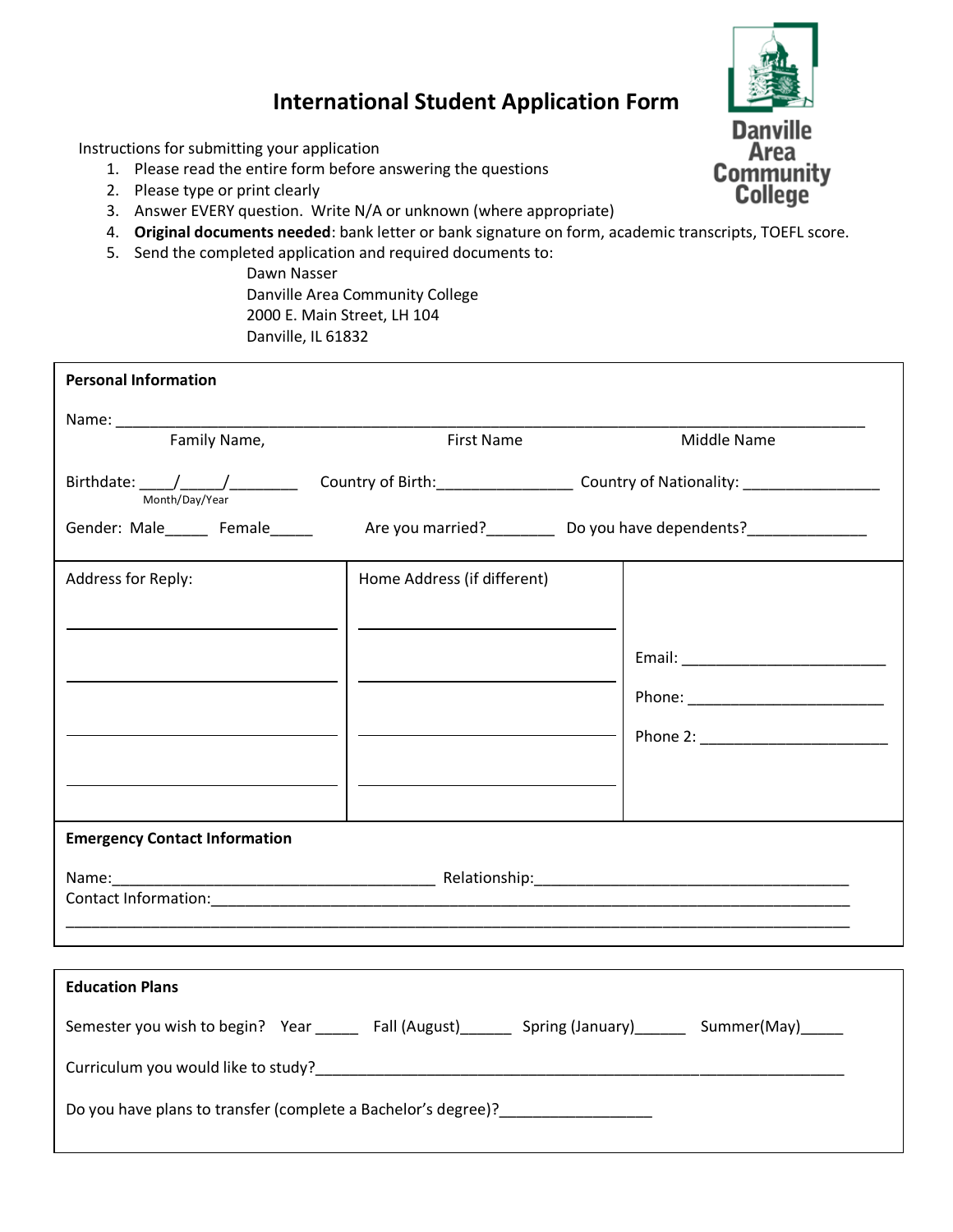| <b>Education Information</b>                         |  |                                                                              |                                                  |  |
|------------------------------------------------------|--|------------------------------------------------------------------------------|--------------------------------------------------|--|
| Primary School: National Primary School:             |  |                                                                              |                                                  |  |
| Dates Attended:                                      |  | $\frac{1}{\sqrt{1-\frac{1}{2}}}\left( \frac{1}{\sqrt{1-\frac{1}{2}}}\right)$ |                                                  |  |
| Secondary School: Secondary School:                  |  |                                                                              |                                                  |  |
| Dates Attended: $\left/ \right.$ to $\left/ \right.$ |  |                                                                              |                                                  |  |
|                                                      |  |                                                                              |                                                  |  |
| Dates Attended:                                      |  | $\frac{1}{\sqrt{2}}$ to $\frac{1}{\sqrt{2}}$                                 | Curriculum studied: National Curriculum Studied: |  |
|                                                      |  |                                                                              |                                                  |  |

# **MUST include official (original) academic transcripts**

| <b>Examinations</b>                                                                                                                        |                                                                                                                                                                                                                                               |
|--------------------------------------------------------------------------------------------------------------------------------------------|-----------------------------------------------------------------------------------------------------------------------------------------------------------------------------------------------------------------------------------------------|
| College Entrance Examination Board (SAT and ACT).<br>If you have taken any of these tests, please specify which tests and dates below:     |                                                                                                                                                                                                                                               |
|                                                                                                                                            |                                                                                                                                                                                                                                               |
|                                                                                                                                            |                                                                                                                                                                                                                                               |
|                                                                                                                                            |                                                                                                                                                                                                                                               |
| Languages                                                                                                                                  |                                                                                                                                                                                                                                               |
|                                                                                                                                            |                                                                                                                                                                                                                                               |
|                                                                                                                                            |                                                                                                                                                                                                                                               |
|                                                                                                                                            | When did you or when do you plan to take the Test of English as a Foreign Language (TOEFL)?                                                                                                                                                   |
|                                                                                                                                            |                                                                                                                                                                                                                                               |
|                                                                                                                                            | Have you studied in the United States?__________________ If yes, where and when?______________________________                                                                                                                                |
|                                                                                                                                            |                                                                                                                                                                                                                                               |
| <b>Personal Interests</b>                                                                                                                  |                                                                                                                                                                                                                                               |
|                                                                                                                                            | Do you plan on playing organized sports while studying? _________ If so, what? _______________________________                                                                                                                                |
| continue to pursue while studying in the United States.<br>If you have left school and are employed, please describe your work experience. | Please type or print on a blank paper your interests and activities which are not associated with your academic work,<br>but which you consider to be important and significant in your life. Mention those interests which you will probably |
| <b>SIGNATURE</b>                                                                                                                           |                                                                                                                                                                                                                                               |
| Please sign indicating that all of the above statements are, to the best of your knowledge, true.                                          |                                                                                                                                                                                                                                               |
|                                                                                                                                            |                                                                                                                                                                                                                                               |
|                                                                                                                                            |                                                                                                                                                                                                                                               |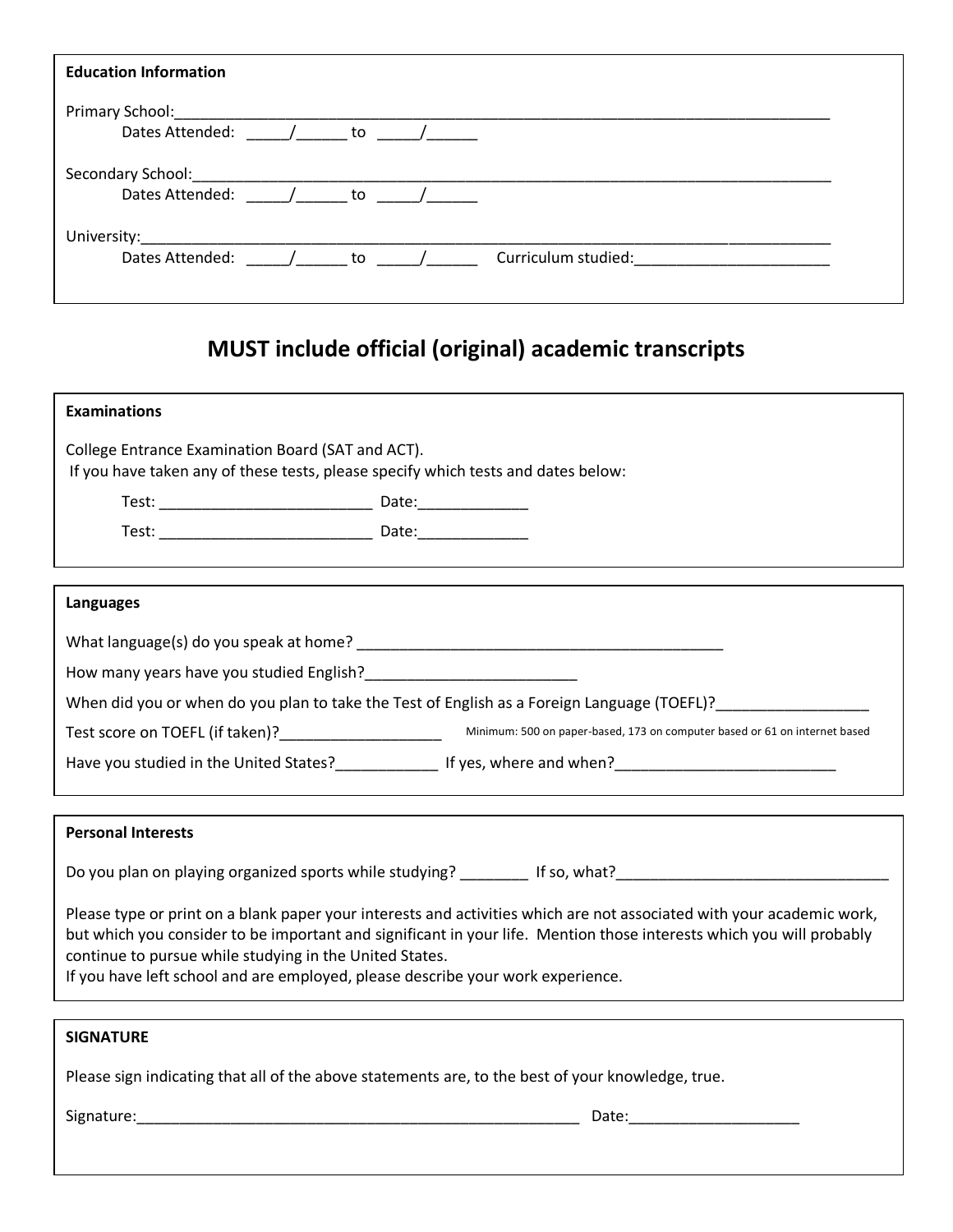### **FINANCIAL CERTIFICATE**

1. You are required to certify that you will have available the sum of **\$ 13,500** (USD) per year for your own expenses for your first academic year at Danville Area Community College, exclusive of travel expenses.

2. You should also indicate how you will meet your expenses for subsequent years of study if you expect your program to require more than one year.

3. Students who plan to stay in the United States through one summer will need an additional \$1,000 (USD) for that period.

4. Student athletes will need an additional \$800 (USD) per year for insurance they must purchase independently.

5. In computing expenses, you should remember that students holding visas will not be authorized to work offcampus for the first year. Students are eligible to find on-campus employment (maximum of 20 hours per week) during that first year during their

**PLEASE NOTE: A FORM I-20** (for issuance of a visa) cannot be issued to you until you have been admitted to Danville Area Community College and have completed this form to our satisfaction and returned it to this office. You must fill out both  $1<sup>st</sup>$  year and  $2<sup>nd</sup>$  year support information!

## **SOURCES OF SUPPORT**

| <b>PERSONAL</b>                   |                                                                                                                                                                                                |  |
|-----------------------------------|------------------------------------------------------------------------------------------------------------------------------------------------------------------------------------------------|--|
|                                   | 1st Year Support ______________US\$ 2nd Year Support _______________US\$                                                                                                                       |  |
|                                   |                                                                                                                                                                                                |  |
| by personal savings.              | Note: A bank official's signature is required on the certification below if the student is supported in part or whole                                                                          |  |
| <b>PARENTS AND/OR SPONSORS</b>    |                                                                                                                                                                                                |  |
| 1st Year Support ____________US\$ | 2nd Year Support ______________US\$                                                                                                                                                            |  |
|                                   |                                                                                                                                                                                                |  |
|                                   | <u> 1989 - Johann John Stone, market fan it ferskearre fan it ferskearre fan it ferskearre fan it ferskearre fan</u><br>NOTE: Signature of parent or sponsor is required (at bottom of page 4) |  |
| YOUR GOVERNMENT                   |                                                                                                                                                                                                |  |
|                                   | 1st Year Support _____________US\$ 2nd Year Support ______________US\$                                                                                                                         |  |
|                                   |                                                                                                                                                                                                |  |
|                                   | NOTE: Enclose with this form a signed copy of your letter of award.                                                                                                                            |  |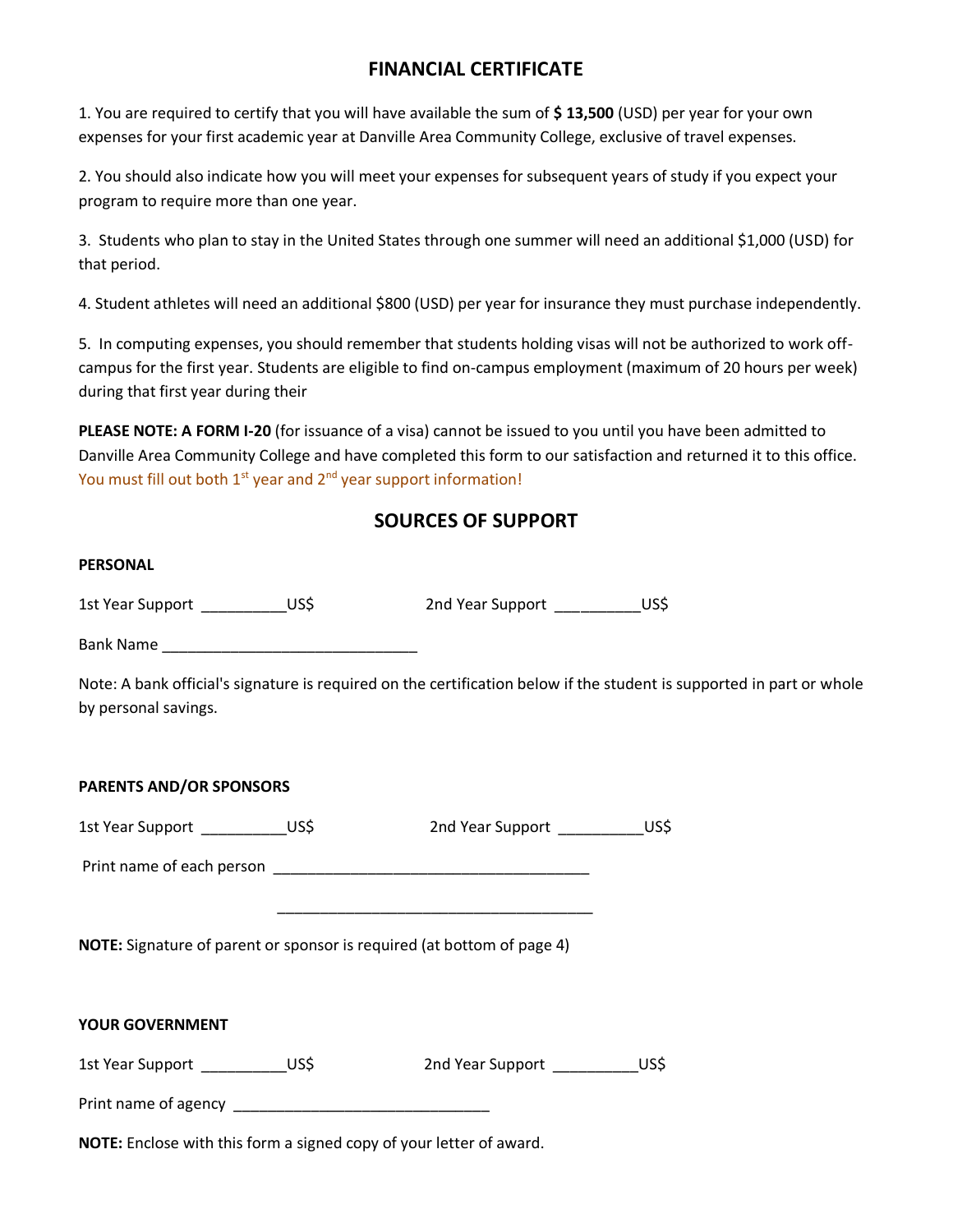#### **OTHER**

Please specify \_\_\_\_\_\_\_\_\_\_\_\_\_\_\_\_\_\_\_\_\_\_\_\_\_\_\_\_\_\_\_\_\_\_\_\_\_\_\_\_\_

**NOTE:** Please enclose a signed affidavit from authorized person to certify accuracy.

\*\*Enter the total amount of money you expect to have when you arrive at Danville Area Community College.

 $U$ S\$

#### **OFFICIAL CERTIFICATION OF SOURCES OF FUNDS AND AMOUNTS**

This is to certify that I have read the information furnished by the applicant on this form, that it is true and accurate, and that the funds are available and will be provided as specified.

|                                                                                                                                                                                                   | Date: __________________ |
|---------------------------------------------------------------------------------------------------------------------------------------------------------------------------------------------------|--------------------------|
|                                                                                                                                                                                                   |                          |
|                                                                                                                                                                                                   |                          |
|                                                                                                                                                                                                   |                          |
|                                                                                                                                                                                                   |                          |
|                                                                                                                                                                                                   |                          |
| This is to certify that I have read the information furnished by the applicant on this form, that it is true and<br>accurate, and that the funds are available and will be provided as specified. |                          |
|                                                                                                                                                                                                   | Date:__________________  |

Sponsor's Name (printed) \_\_\_\_\_\_\_\_\_\_\_\_\_\_\_\_\_\_\_\_\_\_\_\_\_\_\_\_\_\_\_\_\_\_\_\_\_\_\_\_\_\_ Relationship of Sponsor to Applicant \_\_\_\_\_\_\_\_\_\_\_\_\_\_\_\_\_\_\_\_\_\_\_\_\_\_\_\_\_\_\_\_\_

Address \_\_\_\_\_\_\_\_\_\_\_\_\_\_\_\_\_\_\_\_\_\_\_\_\_\_\_\_\_\_\_\_\_\_\_\_

\_\_\_\_\_\_\_\_\_\_\_\_\_\_\_\_\_\_\_\_\_\_\_\_\_\_\_\_\_\_\_\_\_\_\_\_\_

I, \_\_\_\_\_\_\_\_\_\_\_\_\_\_\_\_\_\_\_\_\_\_\_\_\_\_\_\_\_\_\_\_\_\_\_\_\_ certify that the total amount of money that I have available for my first academic year of study at Danville Area Community College is \_\_\_\_\_\_\_\_\_\_\_\_\_\_\_\_\_\_ US\$. Further, I certify that the above information provided is correct and complete.

I also realize that as an international student I must keep a full-time status and must take at least 2 courses on the campus of Danville Area Community College; I do not have the option to take only online classes.